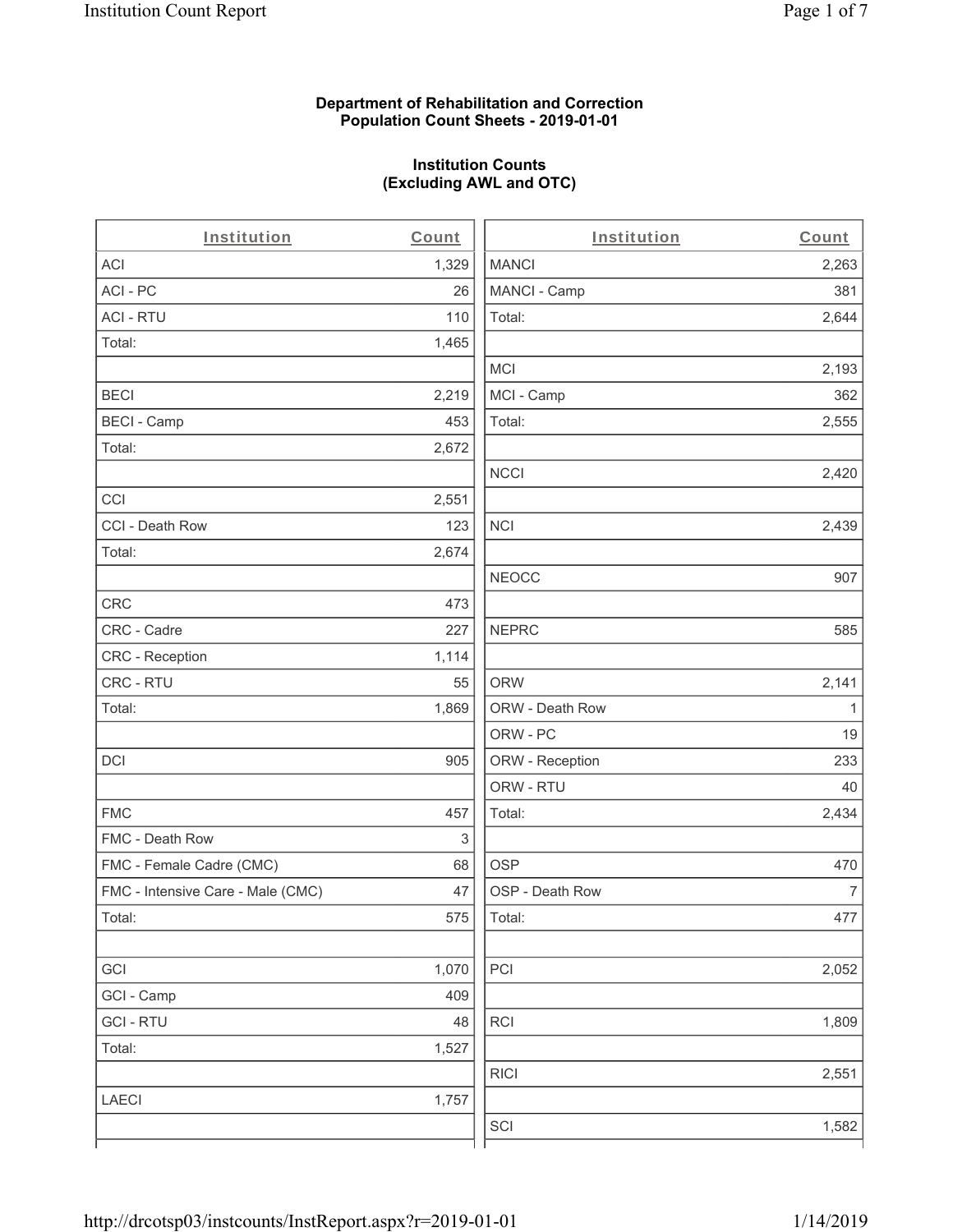| LECI                     | 2,232 |                |                          |        |
|--------------------------|-------|----------------|--------------------------|--------|
| LECI - Camp              | 166   | <b>SOCF</b>    |                          | 1,256  |
| Total:                   | 2,398 | SOCF - RTU     |                          | 42     |
|                          |       | Total:         |                          | 1,298  |
| LOCI                     | 2,255 |                |                          |        |
|                          |       | <b>TCI</b>     |                          | 940    |
| <b>LORCI</b>             | 298   | TCI - Camp     |                          | 437    |
| LORCI - Cadre            | 130   | Total:         |                          | 1,377  |
| <b>LORCI - Reception</b> | 934   |                |                          |        |
| Total:                   | 1,362 | <b>TOCI</b>    |                          | 707    |
|                          |       | TOCI - PC      |                          | 91     |
| <b>MACI</b>              | 1,009 | Total:         |                          | 798    |
| <b>MACI - Minimum</b>    | 1,242 |                |                          |        |
| Total:                   | 2,251 | WCI            |                          | 1,318  |
|                          |       | <b>WCI-RTU</b> |                          | 28     |
|                          |       | Total:         |                          | 1,346  |
|                          |       |                | <b>Total Population:</b> | 48,984 |

#### **Male Population by Security Level (Include AWL and Exclude OTC)**  *No data found for this section for the date provided. [R]*

# **Female Population by Institution (Include AWL and Exclude OTC)**

| Institution              |                     | Body  | AWL            | $(-OTC)$ | Total |
|--------------------------|---------------------|-------|----------------|----------|-------|
| <b>DCI</b>               |                     | 905   | 5              | 3        | 907   |
| <b>FMC</b>               |                     | 16    | 2              |          | 17    |
| FMC - Female Cadre (CMC) |                     | 68    | $\overline{2}$ | 2        | 68    |
| <b>NEPRC</b>             |                     | 585   | 21             | 6        | 600   |
| <b>ORW</b>               |                     | 2,140 | 34             | 25       | 2,149 |
| <b>ORW - Death Row</b>   |                     |       | $\mathbf{0}$   | 0        |       |
| ORW - PC                 |                     | 19    | $\Omega$       | O        | 19    |
| ORW - Reception          |                     | 233   | 7              | 7        | 233   |
| ORW - RTU                |                     | 40    | $\Omega$       | 0        | 40    |
|                          | <b>Total Female</b> | 4,007 | 71             | 44       | 4,034 |

### **Male Population by Institution: Security Level 5 and E (Include AWL and Exclude OTC)**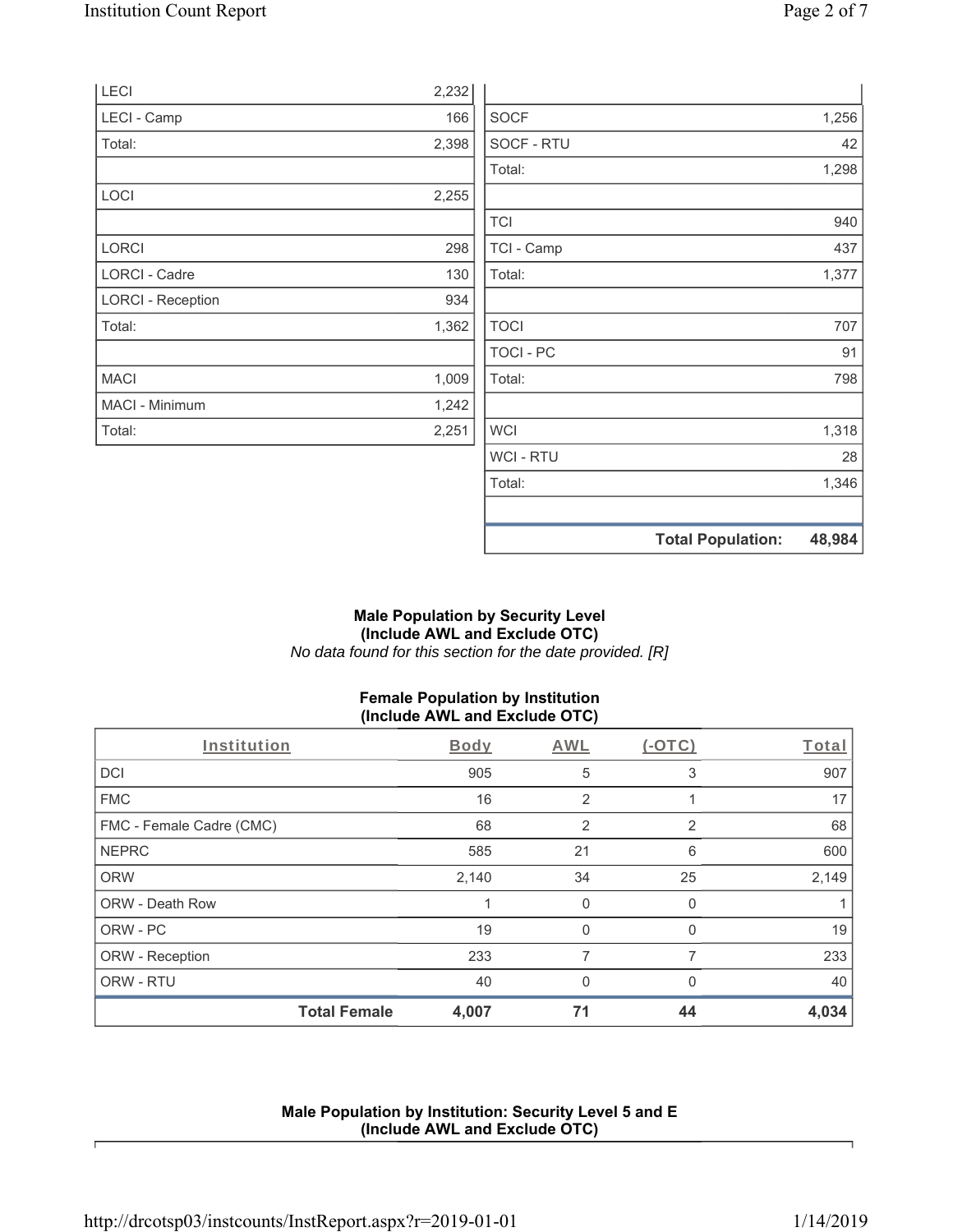| Institution      |                      | Body             | <b>AWL</b>          | (OTC)               | Total                     |
|------------------|----------------------|------------------|---------------------|---------------------|---------------------------|
| ACI              |                      | $\,6\,$          | $\mathsf{O}\xspace$ | $\mathsf 0$         | $\,6\,$                   |
| CCI              |                      | $\mathbf{1}$     | $\mathsf{O}\xspace$ | $\mathsf{O}\xspace$ | $\mathbf{1}$              |
| CRC              |                      | $\boldsymbol{9}$ | $\mathsf{O}\xspace$ | $\mathsf{O}\xspace$ | $\boldsymbol{9}$          |
| CRC - Reception  |                      | $\,$ 3 $\,$      | $\mathsf{O}\xspace$ | $\mathsf 0$         | $\ensuremath{\mathsf{3}}$ |
| CRC - RTU        |                      | $\,$ 6 $\,$      | $\mathsf{O}$        | $\mathsf{O}\xspace$ | $\,6\,$                   |
| <b>FMC</b>       |                      | $\mathbf{1}$     | $\mathsf{O}\xspace$ | $\mathsf{O}\xspace$ | $\mathbf{1}$              |
| GCI              |                      | $\overline{2}$   | $\mathbf 0$         | $\mathsf{O}\xspace$ | $\sqrt{2}$                |
| LAECI            |                      | $\mathfrak{S}$   | $\mathsf{O}\xspace$ | $\mathbf 0$         | $\mathfrak{S}$            |
| LECI             |                      | 22               | $\mathsf{O}$        | $\mathsf 0$         | 22                        |
| LOCI             |                      | $\mathbf{1}$     | $\mathsf{O}\xspace$ | $\mathsf{O}\xspace$ | $\mathbf{1}$              |
| LORCI            |                      | $\overline{9}$   | $\mathbf 1$         | $\mathbf{1}$        | $\boldsymbol{9}$          |
| <b>MACI</b>      |                      | 33               | $\mathsf{O}\xspace$ | $\mathbf 0$         | 33                        |
| <b>MANCI</b>     |                      | 14               | $\mathbf 1$         | $\mathbf{1}$        | 14                        |
| MCI              |                      | $\sqrt{3}$       | $\mathbf 0$         | $\mathsf 0$         | $\ensuremath{\mathsf{3}}$ |
| <b>NEOCC</b>     |                      | 23               | $\mathsf{O}$        | $\mathbf 0$         | 23                        |
| <b>OSP</b>       |                      | 402              | $\,$ 3 $\,$         | $\overline{c}$      | 403                       |
| RCI              |                      | 22               | $\mathsf{O}\xspace$ | $\mathsf{O}\xspace$ | 22                        |
| <b>RICI</b>      |                      | $\overline{2}$   | $\mathsf{O}\xspace$ | $\mathsf 0$         | $\overline{2}$            |
| SOCF             |                      | 480              | $\overline{7}$      | $\overline{7}$      | 480                       |
| <b>TCI</b>       |                      | $\overline{4}$   | $\mathsf{O}\xspace$ | $\mathsf{O}\xspace$ | $\overline{4}$            |
| <b>TOCI</b>      |                      | 85               | $\mathbf 1$         | $\mathsf 0$         | 86                        |
| <b>TOCI - PC</b> |                      | $\mathbf{1}$     | $\mathsf{O}\xspace$ | $\mathsf{O}\xspace$ | $\mathbf{1}$              |
| WCI              |                      | $\,$ 6 $\,$      | $\mathbf 1$         | $\mathbf{1}$        | $\,6\,$                   |
| WCI - RTU        |                      | $\,8\,$          | $\mathsf{O}\xspace$ | $\mathsf{O}\xspace$ | $\,8\,$                   |
|                  | <b>Total Level 5</b> | 1,146            | 14                  | 12                  | 1,148                     |

## **Male Population by Institution: Security Level 4 (Include AWL and Exclude OTC)**

| Institution                       | Body | <b>AWL</b> | $(-OTC)$ | Total |
|-----------------------------------|------|------------|----------|-------|
| <b>ACI</b>                        | 4    |            | 0        |       |
| CRC                               | 17   |            | O        | 17    |
| CRC - Reception                   | 11   |            | 0        |       |
| CRC - RTU                         | 11   |            |          |       |
| <b>FMC</b>                        | 3    |            | O        |       |
| FMC - Intensive Care - Male (CMC) |      |            | O        |       |
| <b>LECI</b>                       | 10   |            |          | 10    |
| LOCI                              | 0    | 5          | 5        |       |
| <b>LORCI</b>                      | 6    | 2          | 2        | ิค    |
| <b>LORCI - Reception</b>          |      |            |          | 4     |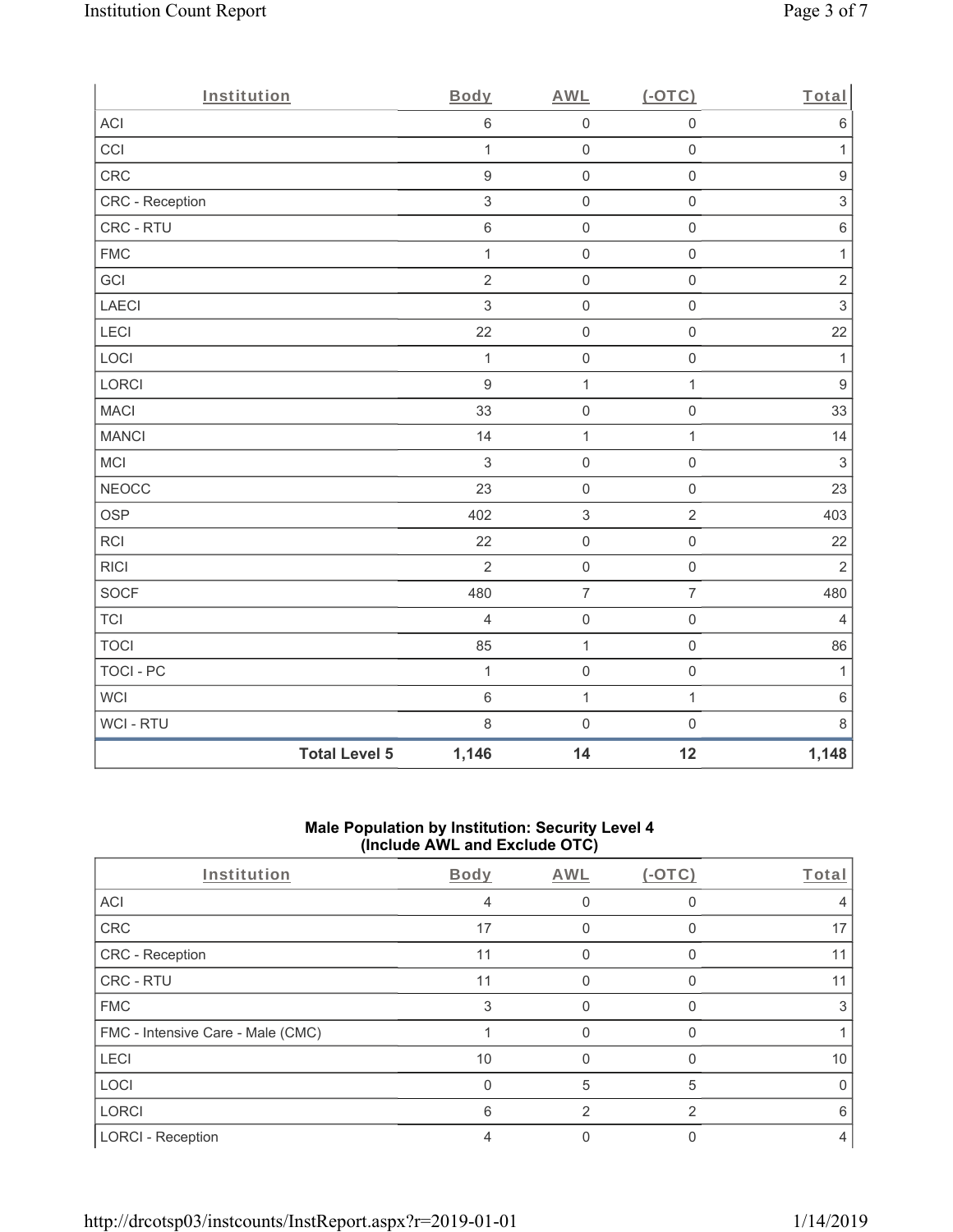| <b>MACI</b>      |                      | 35             | $\mathbf 0$         | $\Omega$       | 35             |
|------------------|----------------------|----------------|---------------------|----------------|----------------|
| <b>MANCI</b>     |                      | 12             |                     |                | 12             |
| <b>NEOCC</b>     |                      | $\overline{4}$ | $\mathbf 0$         | $\Omega$       | 4              |
| OSP              |                      | 39             | $\mathbf 0$         | $\mathbf 0$    | 39             |
| PCI              |                      |                | $\mathsf{O}\xspace$ | $\mathbf 0$    |                |
| RCI              |                      | 5              | $\mathbf 0$         | $\Omega$       | 5              |
| SOCF             |                      | 767            | 2                   | $\overline{2}$ | 767            |
| SOCF - RTU       |                      | 42             | $\mathbf 0$         | $\Omega$       | 42             |
| <b>TCI</b>       |                      | 2              | $\mathbf 0$         | $\Omega$       | $\overline{2}$ |
| <b>TOCI</b>      |                      | 613            | 2                   |                | 614            |
| <b>TOCI - PC</b> |                      | 20             | $\mathbf 0$         | $\Omega$       | 20             |
| WCI              |                      | 29             | $\mathbf 0$         | $\mathbf 0$    | 29             |
| WCI - RTU        |                      | 4              | $\mathbf{0}$        | $\Omega$       | 4              |
|                  | <b>Total Level 4</b> | 1,640          | 12                  | 11             | 1,641          |

## **Male Population by Institution: Security Level 3 (Include AWL and Exclude OTC)**

| Institution                       | <b>Body</b>    | <b>AWL</b>          | $(-OTC)$            | Total            |
|-----------------------------------|----------------|---------------------|---------------------|------------------|
| <b>ACI</b>                        | 19             | $\mathsf{O}\xspace$ | $\mathbf 0$         | 19               |
| <b>BECI</b>                       | 1              | $\mathsf 0$         | $\mathbf 0$         | 1                |
| <b>CRC</b>                        | 161            | 8                   | $\,8\,$             | 161              |
| CRC - Cadre                       | 116            | $\mathsf{O}\xspace$ | $\mathsf 0$         | 116              |
| <b>CRC</b> - Reception            | 636            | 13                  | 13                  | 636              |
| CRC - RTU                         | 37             | $\mathsf{O}\xspace$ | $\mathsf{O}\xspace$ | 37               |
| <b>FMC</b>                        | 10             | $\mathbf{1}$        | $\mathbf 0$         | 11               |
| FMC - Intensive Care - Male (CMC) | $\mathfrak{S}$ | $\mathsf 0$         | $\mathsf{O}\xspace$ | $\mathsf 3$      |
| <b>LAECI</b>                      | $\mathbf{1}$   | $\mathbf 0$         | $\mathbf 0$         | $\mathbf{1}$     |
| LECI                              | 2,197          | 13                  | $\boldsymbol{9}$    | 2,201            |
| LOCI                              | $\mathfrak{Z}$ | $\boldsymbol{0}$    | $\mathsf{O}\xspace$ | $\sqrt{3}$       |
| LORCI                             | 99             | 27                  | 27                  | 99               |
| LORCI - Cadre                     | $\overline{9}$ | $\mathbf 0$         | $\mathsf{O}\xspace$ | $\boldsymbol{9}$ |
| <b>LORCI - Reception</b>          | 471            | $\overline{2}$      | $\overline{2}$      | 471              |
| <b>MACI</b>                       | 852            | 3                   | 1                   | 854              |
| <b>MANCI</b>                      | 2,188          | 25                  | 15                  | 2,198            |
| <b>NCCI</b>                       | $\overline{4}$ | $\mathbf 0$         | $\mathbf 0$         | $\overline{4}$   |
| <b>NCI</b>                        | $\overline{4}$ | $\mathsf{O}\xspace$ | $\mathsf 0$         | 4                |
| <b>NEOCC</b>                      | 880            | $\,8\,$             | $\sqrt{5}$          | 883              |
| <b>OSP</b>                        | 6              | 0                   | $\mathsf 0$         | $\,6\,$          |
| PCI                               | 33             | $\mathbf 0$         | $\mathsf{O}\xspace$ | 33               |
| <b>RCI</b>                        | 1,642          | 15                  | 13                  | 1,644            |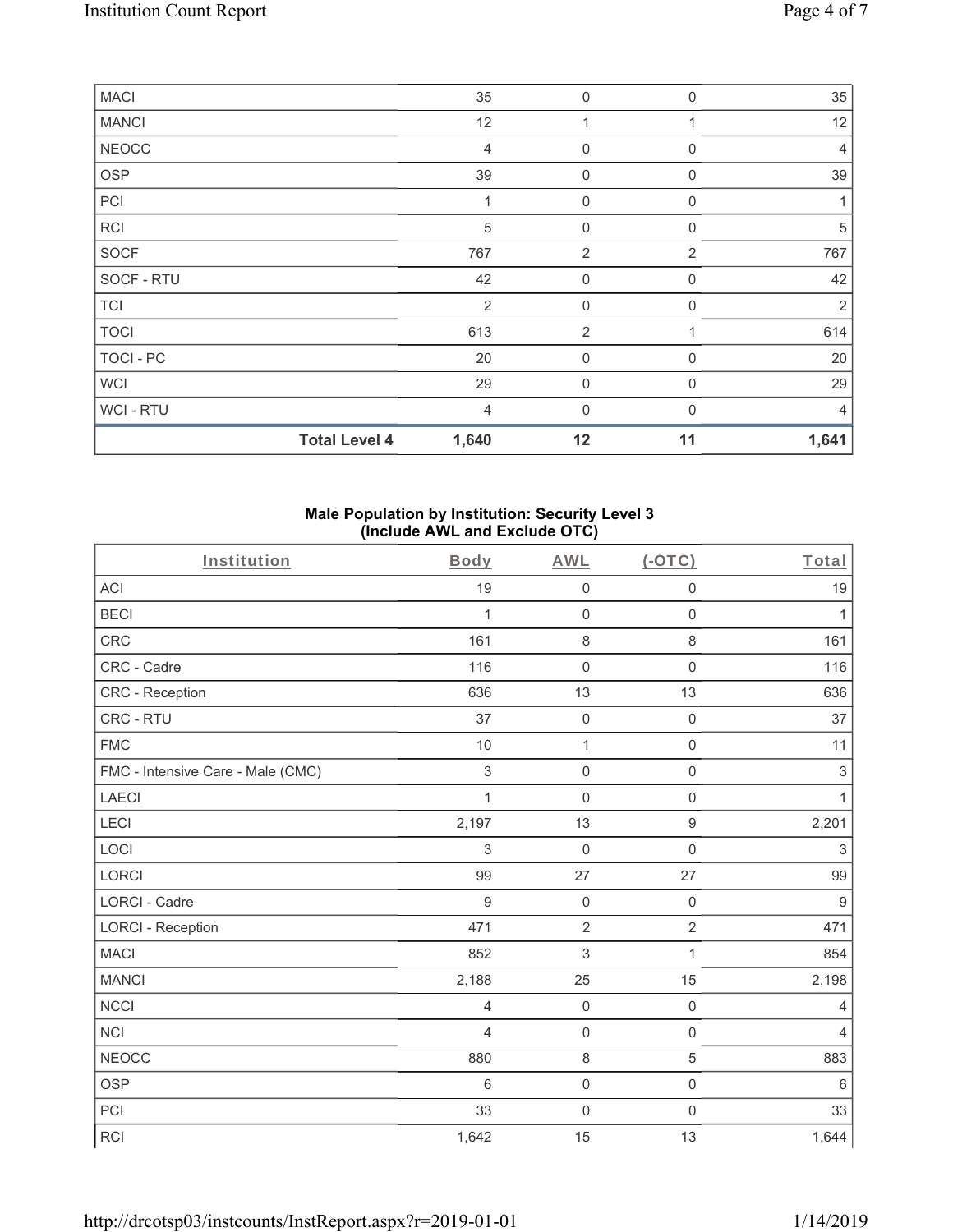| <b>RICI</b> |                      | $\mathfrak{D}$ | 0        | 0   | 2      |
|-------------|----------------------|----------------|----------|-----|--------|
| SCI         |                      |                |          |     |        |
| SOCF        |                      |                | 0        | 0   | 7      |
| <b>TCI</b>  |                      | 891            | 9        |     | 893    |
| TCI - Camp  |                      |                | U        |     |        |
| <b>TOCI</b> |                      | 8              |          |     | 8      |
| TOCI - PC   |                      | 70             | 0        | 0   | 70     |
| <b>WCI</b>  |                      | 1,277          | 13       | 13  | 1,277  |
| WCI-RTU     |                      | 14             | $\Omega$ | ∩   | 14     |
|             | <b>Total Level 3</b> | 11,643         | 138      | 114 | 11,667 |

#### **Male Population by Institution: Security Level 2 (Include AWL and Exclude OTC)**

| Institution                       | <b>Body</b>  | <b>AWL</b>       | $($ -OTC $)$        | Total        |
|-----------------------------------|--------------|------------------|---------------------|--------------|
| <b>ACI</b>                        | 726          | $\sqrt{3}$       | $\mathbf{1}$        | 728          |
| ACI-PC                            | 18           | $\mathsf 0$      | $\mathsf{O}\xspace$ | 18           |
| <b>ACI - RTU</b>                  | 78           | $\mathsf 0$      | $\mathsf{O}\xspace$ | 78           |
| <b>BECI</b>                       | 1,473        | $9\,$            | $\overline{5}$      | 1,477        |
| CCI                               | 2,008        | 20               | 15                  | 2,013        |
| CRC                               | 147          | $\sqrt{3}$       | $\overline{2}$      | 148          |
| CRC - Cadre                       | 107          | $\mathbf 0$      | $\mathsf{O}\xspace$ | 107          |
| CRC - Reception                   | 329          | 11               | $\boldsymbol{9}$    | 331          |
| <b>FMC</b>                        | 19           | $\mathbf{1}$     | $\mathsf{O}\xspace$ | 20           |
| FMC - Intensive Care - Male (CMC) | 13           | $\mathsf 0$      | $\mathsf{O}\xspace$ | 13           |
| GCI                               | 375          | $\boldsymbol{9}$ | $\sqrt{3}$          | 381          |
| <b>GCI-RTU</b>                    | 38           | $\mathbf{1}$     | $\mathsf{O}\xspace$ | 39           |
| LAECI                             | 1,121        | 25               | 21                  | 1,125        |
| LECI                              | $\mathbf{1}$ | $\mathbf 0$      | $\mathsf{O}\xspace$ | $\mathbf{1}$ |
| LOCI                              | 1,217        | $\,6\,$          | $\mathbf 5$         | 1,218        |
| LORCI                             | 143          | 19               | 16                  | 146          |
| LORCI - Cadre                     | 113          | $\mathbf 0$      | $\mathsf{O}\xspace$ | 113          |
| <b>LORCI - Reception</b>          | 322          | $\,$ 3 $\,$      | $\overline{2}$      | 323          |
| <b>MACI</b>                       | 89           | $\,$ 3 $\,$      | $\overline{2}$      | 90           |
| <b>MANCI</b>                      | 5            | $\mathbf{1}$     | $\mathbf{1}$        | $\sqrt{5}$   |
| <b>MCI</b>                        | 1,607        | 18               | 10                  | 1,615        |
| MCI - Camp                        | 1            | $\mathbf 0$      | $\mathsf{O}\xspace$ | $\mathbf{1}$ |
| <b>NCCI</b>                       | 1,194        | $\boldsymbol{9}$ | $\overline{7}$      | 1,196        |
| <b>NCI</b>                        | 1,605        | 21               | 18                  | 1,608        |
| PCI                               | 921          | 11               | $\,6\,$             | 926          |
| <b>RCI</b>                        | 139          | $\mathbf 0$      | $\mathbf 0$         | 139          |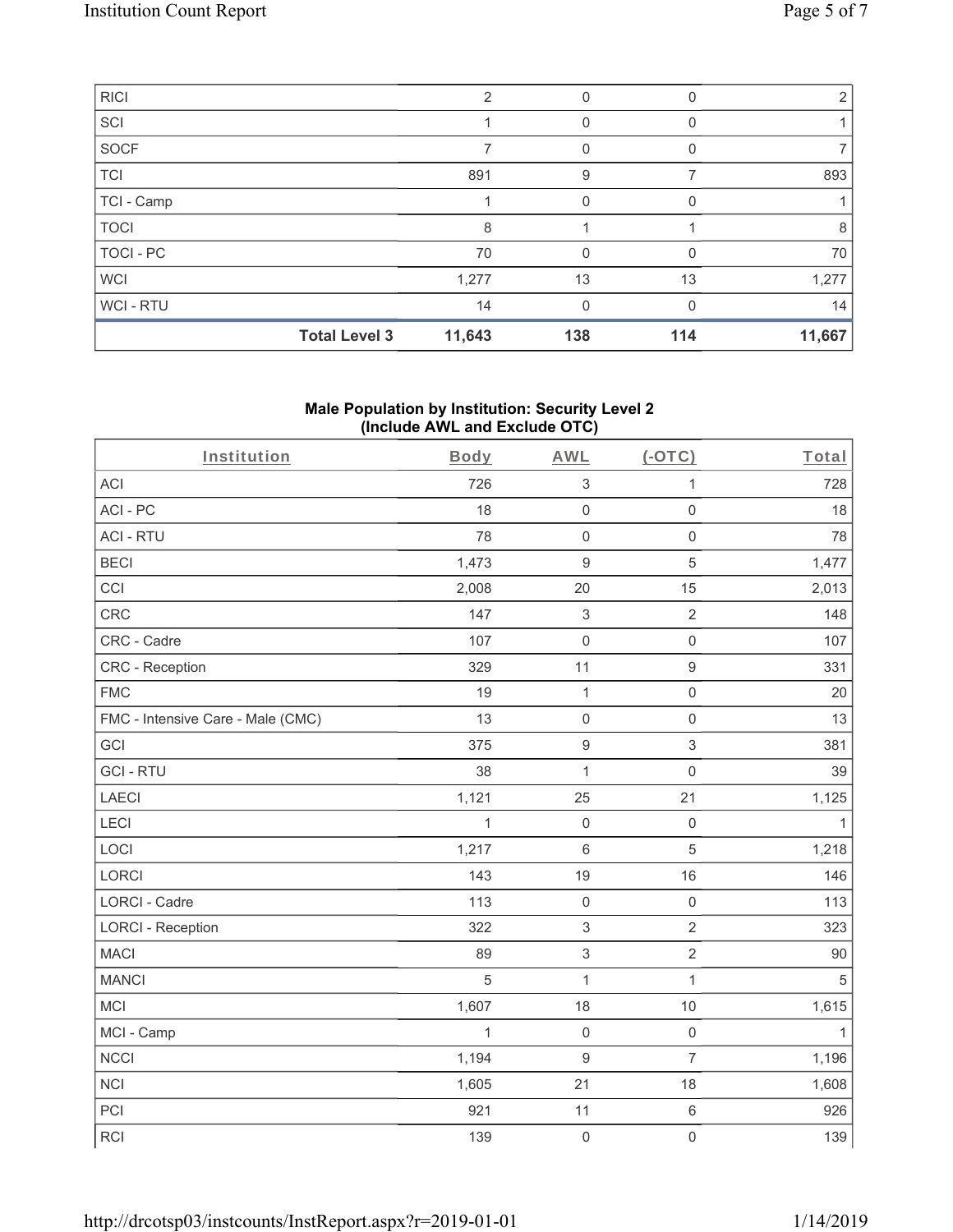| <b>RICI</b> |                      | 1,431  | 22  | 16  | 1,437  |
|-------------|----------------------|--------|-----|-----|--------|
| SCI         |                      | 1,013  |     |     | 1,014  |
| <b>SOCF</b> |                      |        |     |     |        |
| <b>TCI</b>  |                      |        |     |     |        |
| <b>WCI</b>  |                      | 5      |     |     |        |
|             | <b>Total Level 2</b> | 16,261 | 198 | 141 | 16,318 |

#### **Male Population by Institution: Security Level 1 (Include AWL and Exclude OTC)**

| Institution                       | Body           | <b>AWL</b>                | $(-OTC)$         | Total        |
|-----------------------------------|----------------|---------------------------|------------------|--------------|
| <b>ACI</b>                        | 574            | $\sqrt{4}$                | 1                | 577          |
| ACI-PC                            | 8              | $\mathbf 0$               | $\mathbf 0$      | $\,8\,$      |
| <b>ACI - RTU</b>                  | 32             | $\mathbf 0$               | $\mathbf 0$      | 32           |
| <b>BECI</b>                       | 743            | 11                        | $\overline{4}$   | 750          |
| <b>BECI - Camp</b>                | 453            | $\mathbf 0$               | $\mathbf 0$      | 453          |
| CCI                               | 541            | $\mathsf{O}\xspace$       | $\mathbf 0$      | 541          |
| CRC                               | 77             | $\ensuremath{\mathsf{3}}$ | 3                | 77           |
| CRC - Cadre                       | 4              | $\mathbf 0$               | $\mathbf 0$      | 4            |
| CRC - Reception                   | 131            | $\sqrt{4}$                | 3                | 132          |
| CRC - RTU                         | 1              | $\mathsf{O}\xspace$       | $\mathbf 0$      | $\mathbf{1}$ |
| <b>FMC</b>                        | 408            | $\sqrt{4}$                | $\mathbf{1}$     | 411          |
| FMC - Intensive Care - Male (CMC) | 30             | $\mathbf 0$               | $\mathbf 0$      | 30           |
| GCI                               | 693            | 5                         | $\mathfrak{S}$   | 695          |
| GCI - Camp                        | 409            | $\mathbf{1}$              | $\mathbf 0$      | 410          |
| <b>GCI-RTU</b>                    | 10             | $\mathbf 0$               | $\mathbf 0$      | 10           |
| LAECI                             | 632            | 11                        | $\overline{7}$   | 636          |
| LECI                              | $\overline{2}$ | $\mathbf 2$               | $\mathbf 1$      | 3            |
| LECI - Camp                       | 166            | $\mathbf{1}$              | $\mathbf 1$      | 166          |
| LOCI                              | 1,034          | $\overline{7}$            | $\overline{2}$   | 1,039        |
| LORCI                             | 41             | $\,8\,$                   | $\overline{7}$   | 42           |
| LORCI - Cadre                     | 8              | $\mathsf{O}\xspace$       | $\boldsymbol{0}$ | 8            |
| <b>LORCI - Reception</b>          | 137            | $\mathbf{1}$              | $\mathbf{1}$     | 137          |
| MACI - Minimum                    | 1,242          | 13                        | $\,8\,$          | 1,247        |
| <b>MANCI</b>                      | 44             | 8                         | 3                | 49           |
| MANCI - Camp                      | 381            | $\mathsf{O}\xspace$       | $\mathbf 0$      | 381          |
| MCI                               | 583            | $\overline{7}$            | 3                | 587          |
| MCI - Camp                        | 361            | $\mathbf 1$               | $\mathbf 0$      | 362          |
| <b>NCCI</b>                       | 1,221          | $\overline{4}$            | $\mathbf 1$      | 1,224        |
| NCI                               | 828            | $\overline{7}$            | $\overline{4}$   | 831          |
| <b>OSP</b>                        | 23             | $\mathsf 0$               | $\mathbf 0$      | 23           |